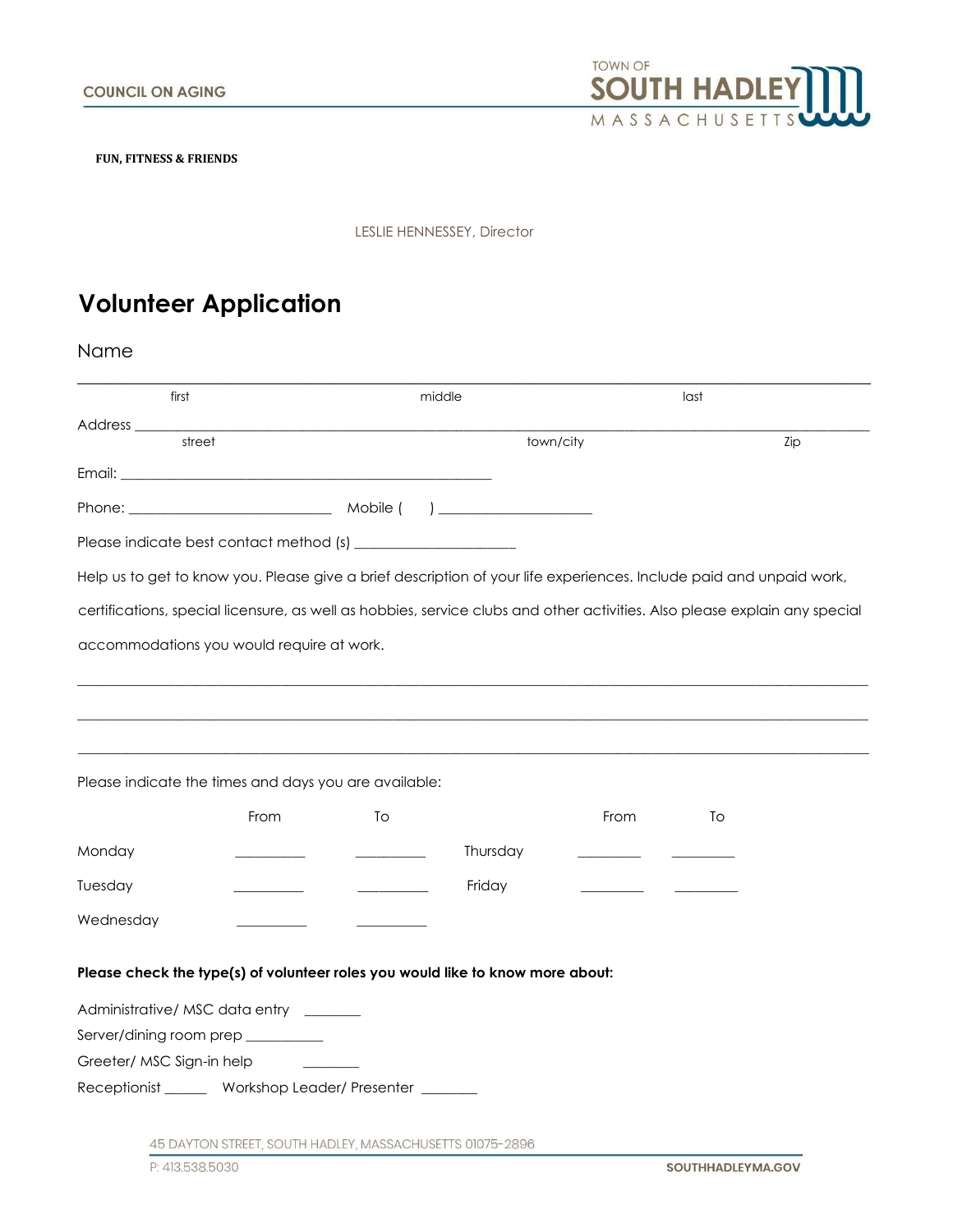

Please indicate your topic of expertise:

**Computer:** Please describe your computer skills (for example, what software programs do you know, and/or willingness to teach seniors about any specific topic.) Please be aware that the volunteer coordinator communicates with volunteers via email.

 $\_$  ,  $\_$  ,  $\_$  ,  $\_$  ,  $\_$  ,  $\_$  ,  $\_$  ,  $\_$  ,  $\_$  ,  $\_$  ,  $\_$  ,  $\_$  ,  $\_$  ,  $\_$  ,  $\_$  ,  $\_$  ,  $\_$  ,  $\_$  ,  $\_$  ,  $\_$  ,  $\_$  ,  $\_$  ,  $\_$  ,  $\_$  ,  $\_$  ,  $\_$  ,  $\_$  ,  $\_$  ,  $\_$  ,  $\_$  ,  $\_$  ,  $\_$  ,  $\_$  ,  $\_$  ,  $\_$  ,  $\_$  ,  $\_$  ,

\_\_\_\_\_\_\_\_\_\_\_\_\_\_\_\_\_\_\_\_\_\_\_\_\_\_\_\_\_\_\_\_\_\_\_\_\_\_\_\_\_\_\_\_\_\_\_\_\_\_\_\_\_\_\_\_\_\_\_\_\_\_\_\_\_\_\_\_\_\_\_\_\_\_\_\_\_\_\_\_\_\_\_\_\_\_\_\_\_\_\_\_\_\_\_\_\_\_\_\_\_\_\_\_\_\_

 $\_$  ,  $\_$  ,  $\_$  ,  $\_$  ,  $\_$  ,  $\_$  ,  $\_$  ,  $\_$  ,  $\_$  ,  $\_$  ,  $\_$  ,  $\_$  ,  $\_$  ,  $\_$  ,  $\_$  ,  $\_$  ,  $\_$  ,  $\_$  ,  $\_$  ,  $\_$  ,  $\_$  ,  $\_$  ,  $\_$  ,  $\_$  ,  $\_$  ,  $\_$  ,  $\_$  ,  $\_$  ,  $\_$  ,  $\_$  ,  $\_$  ,  $\_$  ,  $\_$  ,  $\_$  ,  $\_$  ,  $\_$  ,  $\_$  ,

 $\_$  ,  $\_$  ,  $\_$  ,  $\_$  ,  $\_$  ,  $\_$  ,  $\_$  ,  $\_$  ,  $\_$  ,  $\_$  ,  $\_$  ,  $\_$  ,  $\_$  ,  $\_$  ,  $\_$  ,  $\_$  ,  $\_$  ,  $\_$  ,  $\_$  ,  $\_$  ,  $\_$  ,  $\_$  ,  $\_$  ,  $\_$  ,  $\_$  ,  $\_$  ,  $\_$  ,  $\_$  ,  $\_$  ,  $\_$  ,  $\_$  ,  $\_$  ,  $\_$  ,  $\_$  ,  $\_$  ,  $\_$  ,  $\_$  ,

**Other volunteer roles not listed above** *(please explain*):

**References** (please give one non-family and one work reference):

| Address: |  | Phone: $($ ) _______ - __________ |
|----------|--|-----------------------------------|

**The information I have provided is accurate. I understand submitting an application does not guarantee volunteer placement.** 

 $\_$  ,  $\_$  ,  $\_$  ,  $\_$  ,  $\_$  ,  $\_$  ,  $\_$  ,  $\_$  ,  $\_$  ,  $\_$  ,  $\_$  ,  $\_$  ,  $\_$  ,  $\_$  ,  $\_$  ,  $\_$  ,  $\_$  ,  $\_$  ,  $\_$  ,  $\_$  ,  $\_$  ,  $\_$  ,  $\_$  ,  $\_$  ,  $\_$  ,  $\_$  ,  $\_$  ,  $\_$  ,  $\_$  ,  $\_$  ,  $\_$  ,  $\_$  ,  $\_$  ,  $\_$  ,  $\_$  ,  $\_$  ,  $\_$  ,

**CORI checks are performed as required by Massachusetts law.** 

Your Signature Date Date of the United States of the United States of the United States of the United States of the United States of the United States of the United States of the United States of the United States of the U

45 DAYTON STREET, SOUTH HADLEY, MASSACHUSETTS 01075-2896